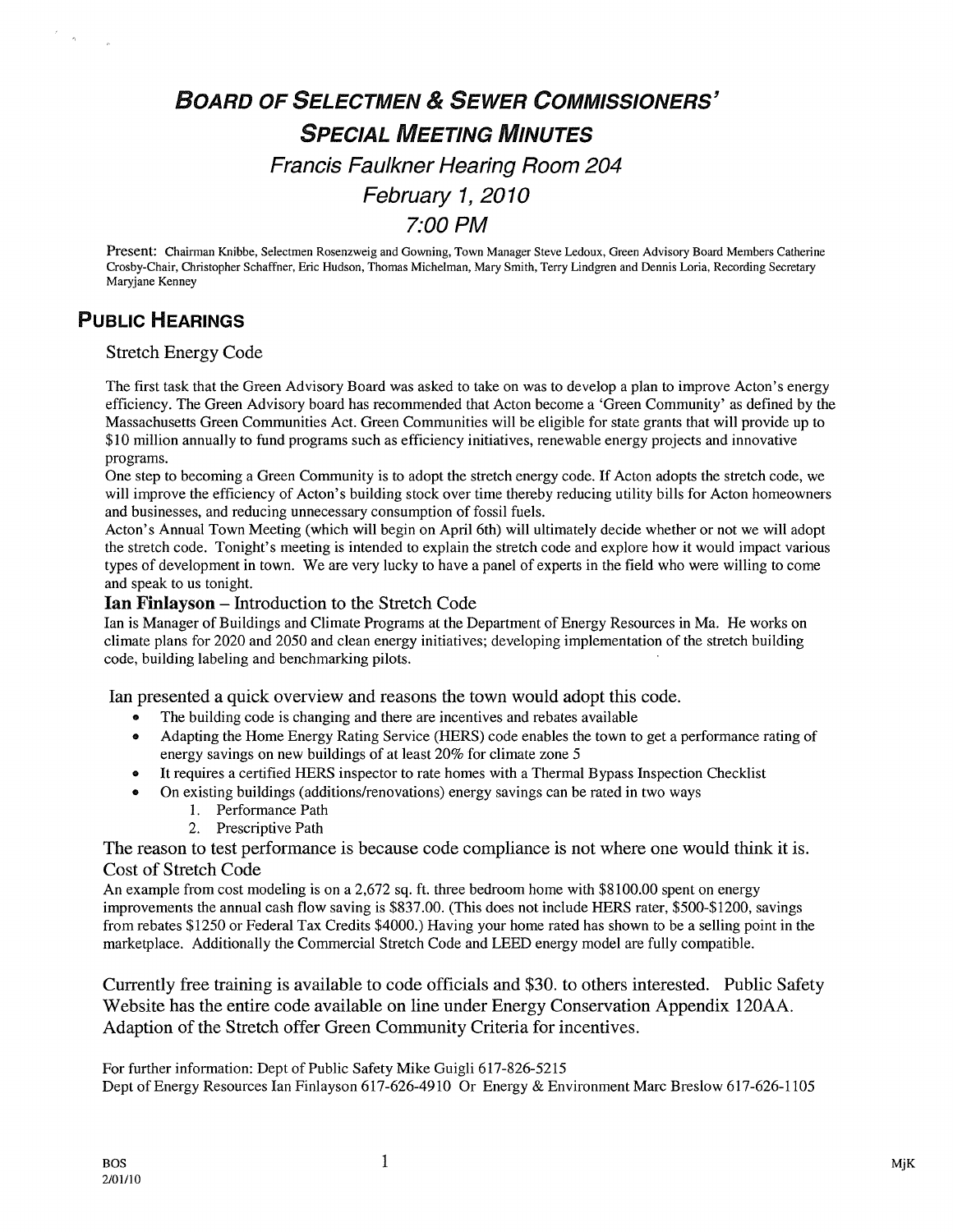Paul Eldrenkamp - Founder and Owner of Bygg Meister, Inc. a 27 year old residential remodeling company based in Newton spoke next. He served on the Board of NE Sustainable Energy Association and Chair of the residential working group of Governor Patrick's Zero Net Energy Building Task Force. He is involved in energy efficient HERS construction in Townsend and has for less than \$150 per sq ft. built with an index rating of -4. He took the audience through several case studies showing successful outcomes of quality control testing that can

yield saving for little money in energy efficient building. HERS rating index actually helps clients leverage remolding dollars. Many contractors have used the stretch for good business stewardship of building construction.

**Jonathan Kantar** - of SAGE Builders is a residential developer in Newton presented a slide show to communicate that builders, designers and communities need to build Better homes. He specializes in sustainable renovations and additions. He is a member of the Governor's Zero Net Energy Buildings Advisory council.

The Stretch Code with a HERS rating seals the deal in assuring you are that you are getting what you think you have paid for. Construction with out testing it is a huge problem; Gaps in installation without testing are a huge problem. His presentation showed actually testing in progress. His point of view is energy compliant buildings are easily doable and testing just becomes a good habit.

Markus Springer -has worked in commercial development for twenty years as an architect for corporate, commercial, infrastructure and academic clients. He is currently the Director of Architecture in the Urban Studio at Sasaki Associates in Watertown, MA. Mr. Springer is a LEED accredited Professional and a member of Governor Patrick's Zero Net Energy Task Force, he served on Mayor Menino's Climate Action Committee, he is Chair of the USGBC Mass Chapter Advocacy Committee, and serves on the Boston Society of Architecture's Legislative Affairs Committee. He worked on drafting the language for the Green Communities Act passed in 2007 and the Green Building Excise Tax Credit.

He spoke to the US consumption of energy use and efficiencies in the commercial realm. What is the impact of buildings in the US on raw materials, co2 emission, electricity consumption, total energy consumption and water consumption and total waste output? We would like to be carbon neutral by 2030. We would need to be 60% better by this year and 90% better by 2025 to achieve this goal. That will not happen. If you change the use of an old building you will trigger the stretch code unless they are part of the exception list: those would be supermarkets, warehouses, laboratories, and special use buildings with a variance granted by appeal to the BBRS. Another exception is Historical Buildings.

The greatest energy use tested falls in the following categories:

- Building Envelope
- Heating and cooling system
- Lighting use sensors and dimmers

Commercial compliance must be met in these areas; the building envelope, the building mechanical systems, the water heating system, the electrical power and lighting system, and advanced prescriptive options. In showing examples of buildings Mr. Springer stated that for very little cost one can achieve approximately 34% savings. Currently there are many incentives out there.

Mark Price - is a Sustainability Specialist with Steve Winter Associates; he provides consulting for sustainable design, construction green building rating system implementation and high performance building technology research. He provides guidance to owners, builders, architects, and developers of residential construction. He produces verification and certification in the EPA's Energy Star Homes Program.

Mr. Price talked about actual testing and how it works, how the ratings work, and what its scope is. He focused on the fact that the builders that have started to adapt to the HERS rating feel it is a positive selling point. There are currently 30-50 HERS raters in Massachusetts.

### Citizens' Comments

Charlie Kadlec, this code is not ready if doesn't deal with air ventilation. He asked if there is a requirement for testing before the walls up. Yes, Nstar requires the rater to be on site to run the installation test. Mr. Kadlec feels